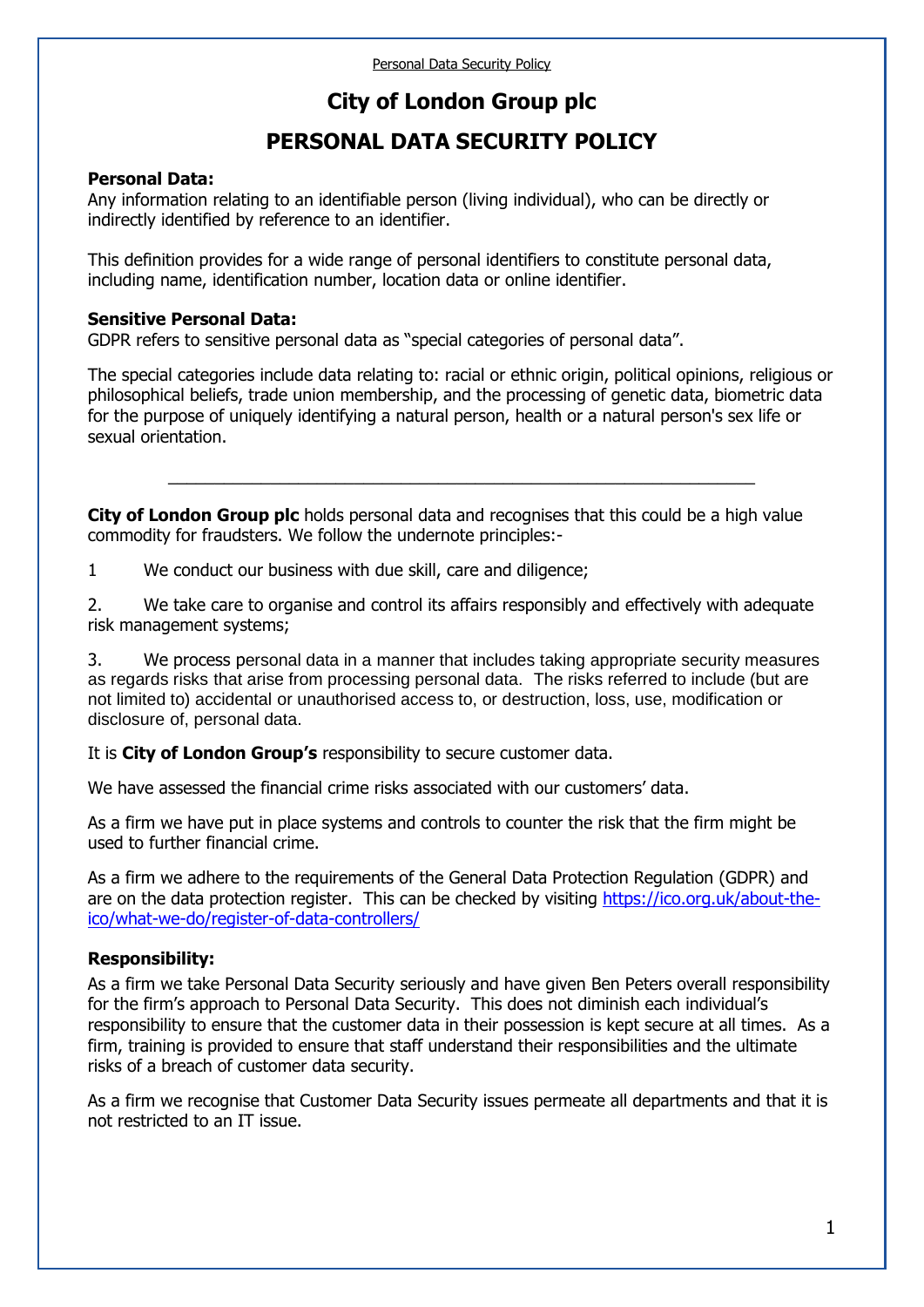#### **Security:**

We ensure that our premises are secured when unoccupied, and access to the premises is continually monitored with all employees and visitors signing in and out.

The firm has in place physical security to minimise the risk of data theft and/or a break in using an Alarm and CCTV

Visitors are not left unattended with access to Personal Data even when the firm is confident of the visitor's integrity.

#### **Recruitment:**

As a firm we are confident that our employees have the integrity to handle Personal Data. The firm undertakes appropriate checks at the point of recruitment and if anything comes to light that questions an employee's integrity the matter is sensitively and promptly reviewed.

## **Individual Responsibilities:**

As a firm we do not leave Personal Data on desks unattended.

Whenever possible, we adhere to a clear desk policy.

We ensure that Personal Data is not shared unnecessarily.

Staff are required to sign and abide by the firm's confidentiality agreement.

The firm encourages staff to raise concerns about customer data security with the Data Protection Champion**,** however insignificant they are felt to be.

The firm only collects the personal information that is needed for a particular business purpose.

Records are updated promptly if information changes (e.g. a change of address).

Personal Data is disposed of in accordance with the firm's Data Retention Policy and in accordance with General Data Protection Regulation once it is no longer required.

We are aware that people may try to trick staff into giving out personal information and therefore identity checks are carried out before releasing personal information to someone over the telephone.

## **Education and Training:**

Training on General Data Protection Regulation is ongoing as the firm recognises the quickly evolving nature of financial and internet crime and the need to ensure that employees awareness on these topics is maintained.

As part of the firm's induction process employees are advised of the importance and relevance of customer data security and are provided with a copy of this policy.

All Staff sign to acknowledge that they have read and understood the firm's Personal Data Security Policy.

## **IT:**

We ensure that each member of Staff has their own user name and password.

We instruct staff not to write passwords down or share them with colleagues.

As a firm we are aware of the importance of strong passwords and the importance of changing passwords regularly.